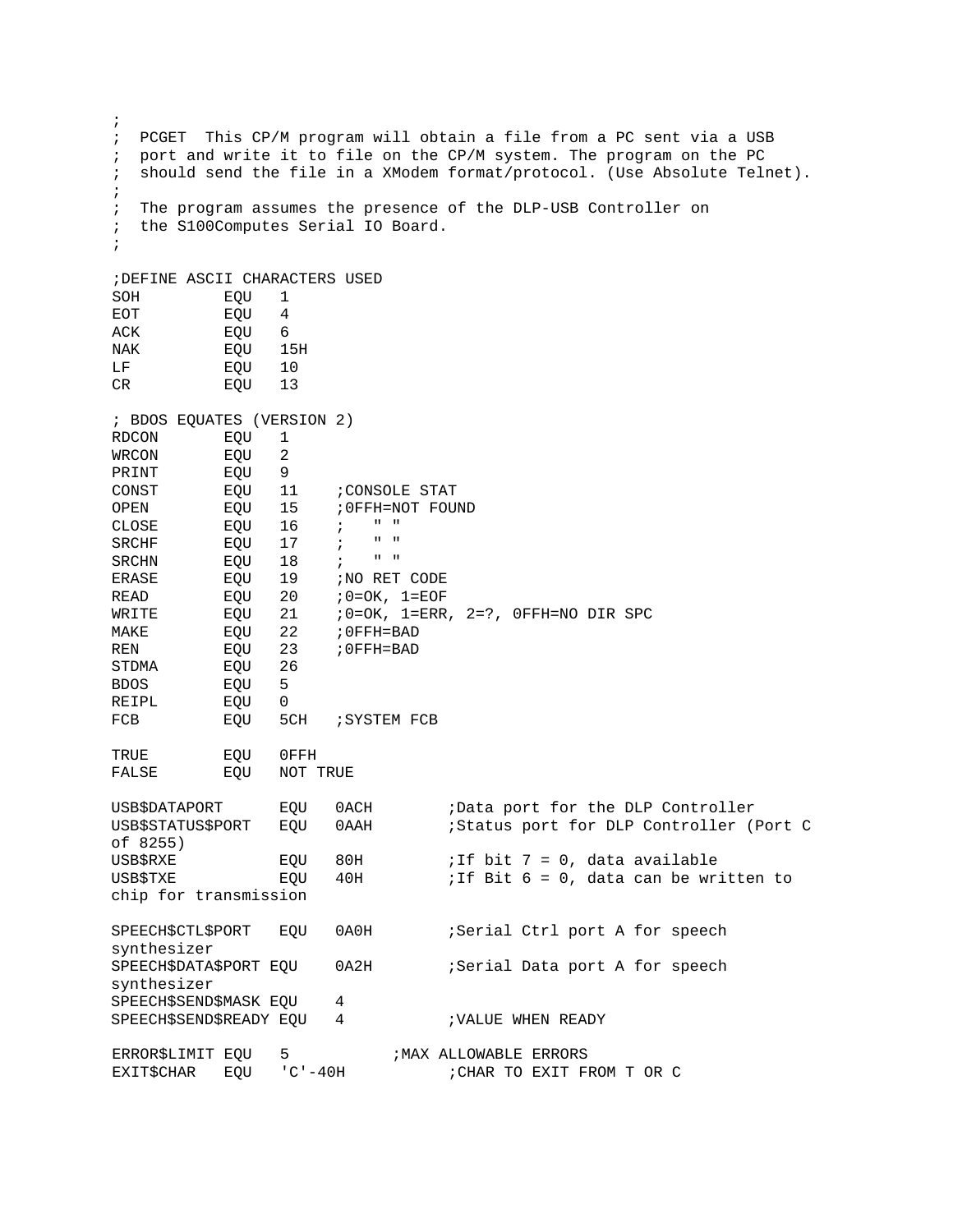|             | ORG 100H             |                           |                                                               |  |  |  |  |
|-------------|----------------------|---------------------------|---------------------------------------------------------------|--|--|--|--|
|             |                      | MVI C, PRINT<br>CALL BDOS | START LXI D, SIGNON ; GET SIGNON MESSAGE<br>; PRINT MESSAGE   |  |  |  |  |
|             |                      |                           | ; INIT PRIVATE STACK                                          |  |  |  |  |
|             | LXI H, O<br>DAD      | SP                        | ; HL=0<br>;HL=STACK FROM CP/M                                 |  |  |  |  |
|             |                      | SHLD STACK                | ;SAVE IT                                                      |  |  |  |  |
|             |                      |                           | LXI SP, STACK : SP=MY STACK                                   |  |  |  |  |
| $\ddot{ }$  | MVI B,1<br>CALL RECV |                           | GOBBLE UP GARBAGE CHARS FROM THE LINE<br>TIMEOUT DELAY        |  |  |  |  |
|             |                      |                           |                                                               |  |  |  |  |
| ï           |                      |                           | ; INITITIALIZE THE SCC SERIAL PORT                            |  |  |  |  |
|             |                      |                           | ; MOVE FCB (SECOND OPERAND ON COMMAND) TO NORMAL FCB LOCATION |  |  |  |  |
| MOVE\$FCB:  |                      |                           |                                                               |  |  |  |  |
|             |                      | LXI H, FCB                |                                                               |  |  |  |  |
|             |                      | LXI D, FCB+16             |                                                               |  |  |  |  |
|             | $MVI$ B, 16          |                           |                                                               |  |  |  |  |
| MOVE\$LOOP: |                      |                           |                                                               |  |  |  |  |
|             | LDAX<br>MOV M, A     | D                         |                                                               |  |  |  |  |
|             | INX D                |                           |                                                               |  |  |  |  |
|             | INX H                |                           |                                                               |  |  |  |  |
|             | DCR B                |                           |                                                               |  |  |  |  |
|             |                      | JNZ MOVE\$LOOP            |                                                               |  |  |  |  |
|             | XRA A                |                           | GET 0;                                                        |  |  |  |  |
|             | RET                  | STA FCB+32                | ;ZERO RECORD #                                                |  |  |  |  |
| i           |                      |                           | ; **************RECEIVE FILE****************                  |  |  |  |  |
| $\ddot{i}$  |                      |                           |                                                               |  |  |  |  |
| RECV\$FILE: |                      |                           |                                                               |  |  |  |  |
|             | CALL                 | <b>ERASE\$OLD\$FILE</b>   |                                                               |  |  |  |  |
|             | CALL                 | MAKE\$NEW\$FILE           |                                                               |  |  |  |  |
|             | PUSH                 | Н                         |                                                               |  |  |  |  |
|             | LXI                  | H, DOWNLOAD\$MSG          | ;Speak downloading file                                       |  |  |  |  |
|             | CALL                 | SMSG                      |                                                               |  |  |  |  |
|             | POP                  | н                         |                                                               |  |  |  |  |
| RECV\$LOOP: |                      |                           |                                                               |  |  |  |  |
|             | XRA                  | Α                         | ;GET 0                                                        |  |  |  |  |
|             | STA                  | ERRCT                     | ; INIT ERROR COUNT                                            |  |  |  |  |
| RECV\$HDR:  |                      |                           |                                                               |  |  |  |  |
|             | LXI                  | D, RMSG                   |                                                               |  |  |  |  |
|             | CALL                 | PRINT\$MESSAGE            |                                                               |  |  |  |  |
|             | LDA                  | SECTNO                    |                                                               |  |  |  |  |
|             | INR                  | Α                         |                                                               |  |  |  |  |
|             | CALL                 | HEXO                      |                                                               |  |  |  |  |
|             | CALL                 | <b>CRLF</b>               |                                                               |  |  |  |  |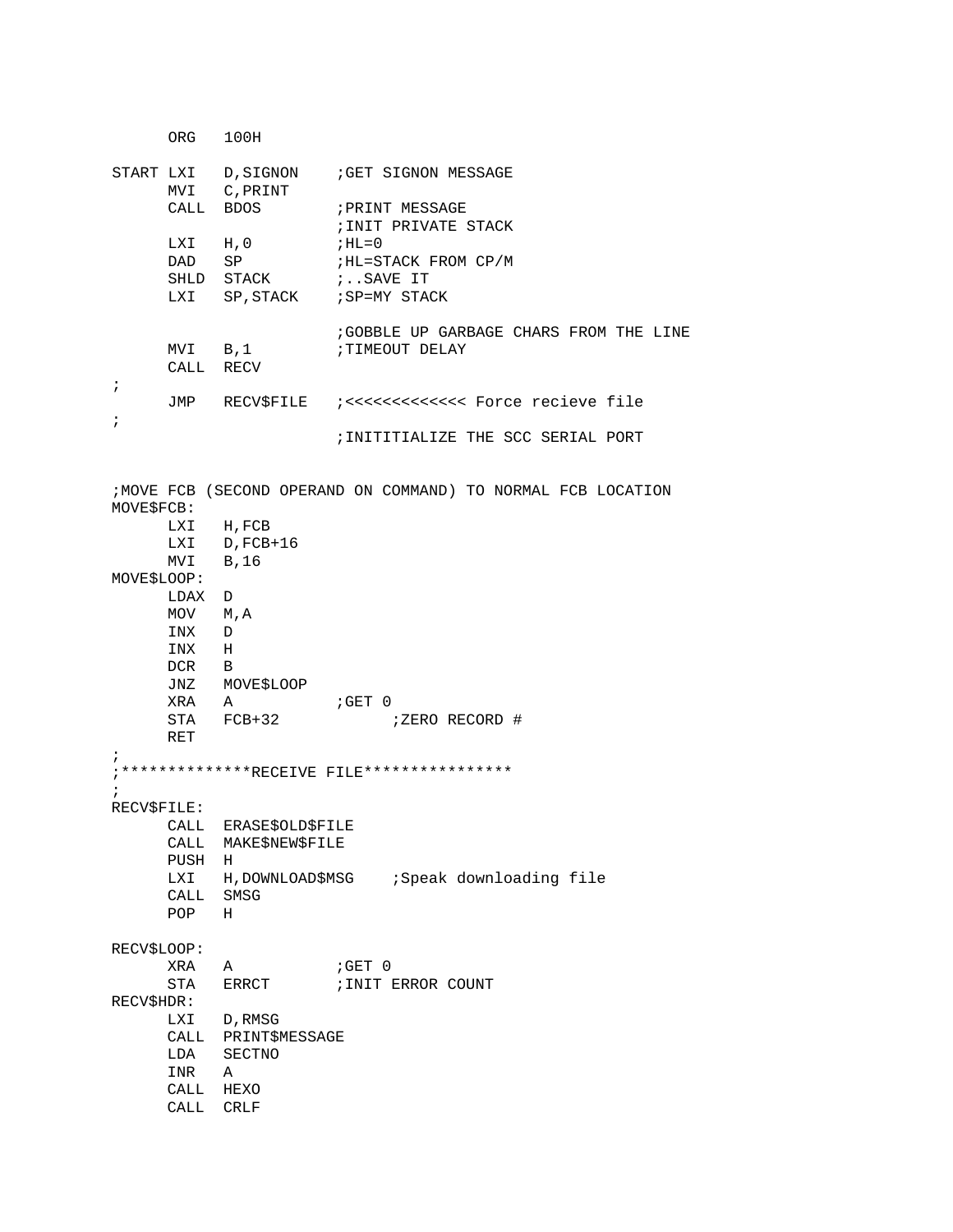MVI B,5  $\cdot$  5 SEC TIMEOUT CALL RECV<br>JNC RHNTO ;NO TIMEOUT RECV\$HDR\$TIMEOUT:<br>CALL TOUT ; PRINT TIMEOUT RECV\$SECT\$ERR: ;PURGE THE LINE OF INPUT CHARS ;1 SEC W/NO CHARS CALL RECV JNC RECV\$SECT\$ERR : LOOP UNTIL SENDER DONE MVI A,NAK  $\begin{tabular}{llll} \multicolumn{2}{l}{{\text{CALL}}} & \multicolumn{2}{l}{\text{SEND}} & \multicolumn{2}{l}{\text{SEND}} & \multicolumn{2}{l}{\text{NAK}} \end{tabular}$ LDA ERRCT INR A STA ERRCT CPI ERROR\$LIMIT JC RECV\$HDR CALL CHECK\$FOR\$QUIT JZ RECV\$HDR CALL ERXIT DB '++UNABLE TO GET VALID HEADER',0DH,0AH,'\$' ;GOT CHAR - MUST BE SOH RHNTO CPI SOH<br>JZ GOTS JZ GOT\$SOH ;00 FROM SPEED CHECK? JZ RECV\$HDR CPI EOT JZ GOT\$EOT ;DIDN'T GET SOH - CALL HEXO LXI D,ERRSOH CALL PRINT\$MESSAGE JMP RECV\$SECT\$ERR GOT\$SOH: MVI B,1 CALL RECV<br>JC RECV: RECV\$HDR\$TIMEOUT  $MOV$  D, A  $i$  D=BLK # MVI B,1<br>CALL RECV CALL RECV ;GET CMA'D SECT #<br>JC RECVSHDRSTIMEOUT RECV\$HDR\$TIMEOUT CMA<br>CMP D ;GOOD SECTOR #? JZ RECV\$SECTOR ;GOT BAD SECTOR # LXI D,ERR2 CALL PRINT\$MESSAGE JMP RECV\$SECT\$ERR RECV\$SECTOR:<br>MOV A,D ;GET SECTOR # STA RECVD\$SECT\$NO MVI C, 0 ;INIT CKSUM

LXI H,80H ; POINT TO BUFFER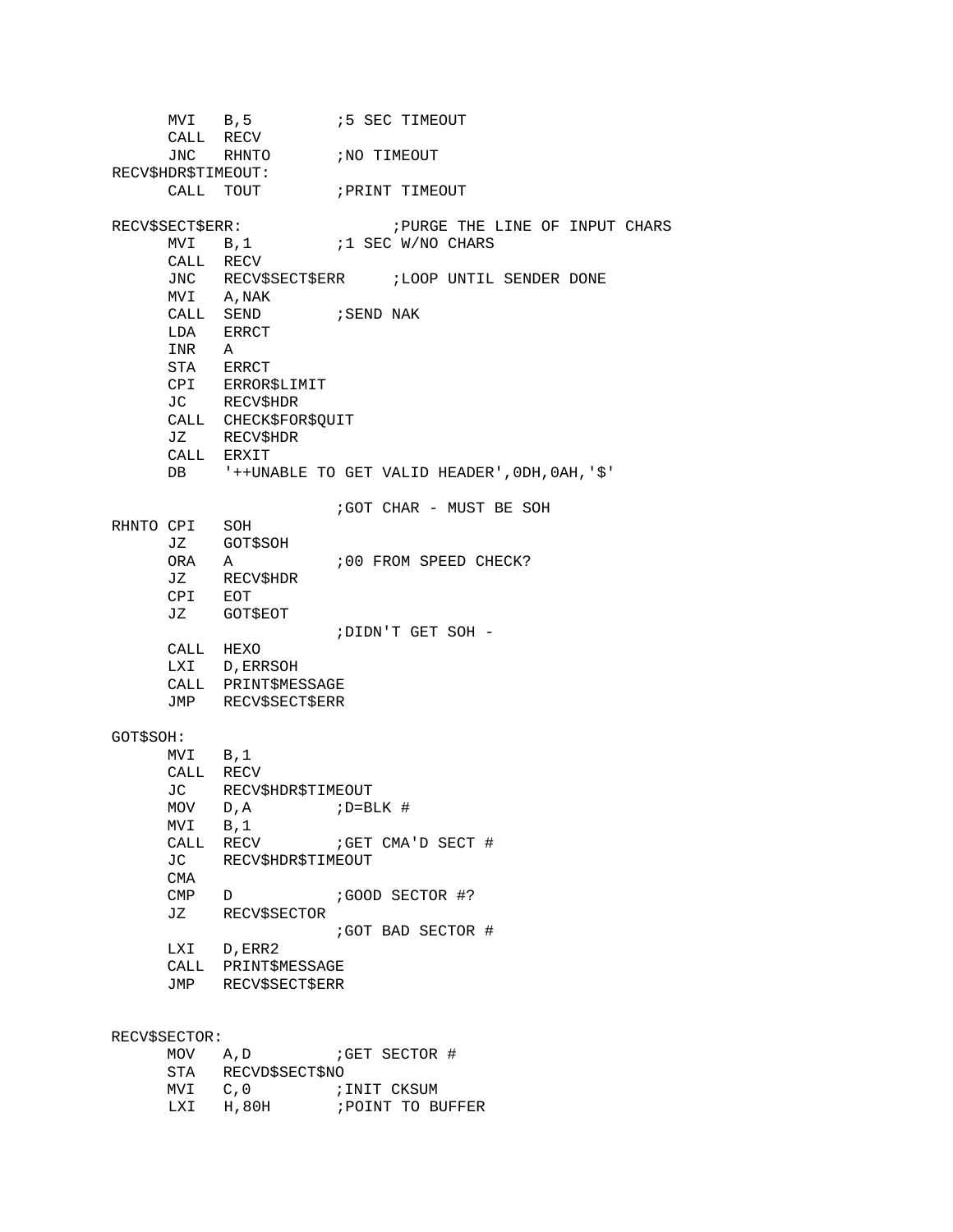RECV\$CHAR: MVI B,1  $\qquad$  ;1 SEC TIMEOUT CALL RECV *;*GET CHAR JC RECV\$HDR\$TIMEOUT MOV M,A ;STORE CHAR  $INR$   $L$ JNZ RECV\$CHAR ;VERIFY CHECKSUM<br>;SAVE CHECKSUM MOV D,C ;SAVE CHECKSUM MVI B,1 ; TIMEOUT CALL RECV ; GET CHECKSUM JC RECV\$HDR\$TIMEOUT<br>CMP D ;CHECK CMP D JNZ RECV\$CKSUM\$ERR ;GOT A SECTOR, WRITE IF = 1+PREV SECTOR LDA RECVD\$SECT\$NO MOV B,A ;SAVE IT LDA SECTNO *;*GET PREV INR A : CALC NEXT SECTOR #  $\begin{array}{ccc}\n\text{INR} & \text{A} & \text{?CALC} \\
\text{CMP} & \text{B} & \text{? MACH?}\n\end{array}$ JNZ DO\$ACK ;GOT NEW SECTOR - WRITE IT LXI D,FCB MVI C,WRITE CALL BDOS ORA A JNZ WRITE\$ERROR LDA RECVD\$SECT\$NO STA SECTNO : UPDATE SECTOR # DO\$ACK MVI A,ACK CALL SEND JMP RECV\$LOOP ; WRITE\$ERROR: CALL ERXIT DB '++ERROR WRITING FILE',0DH,0AH,'\$' ; RECV\$CKSUM\$ERR: LXI D, ERR3 CALL PRINT\$MESSAGE JMP RECV\$SECT\$ERR GOT\$EOT: MVI A, ACK **FRICK** FRICK THE EOT CALL SEND LXI D, FCB<br>MVI C, CLOSE MVI C,CLOSE CALL BDOS INR A JNZ XFER\$CPLT CALL ERXIT : We are done DB '++ERROR CLOSING FILE\$' ;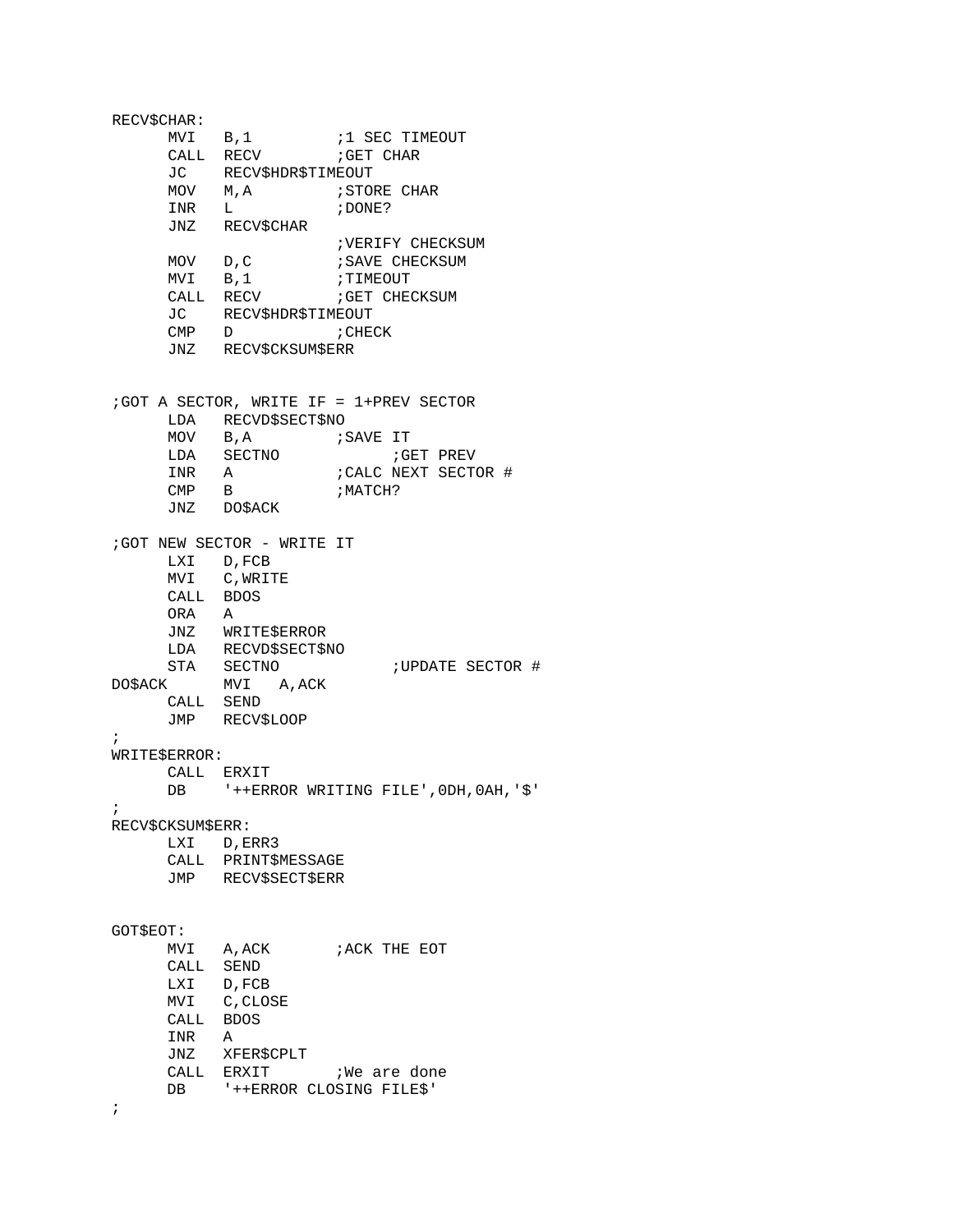ERASE\$OLD\$FILE: LXI D,FCB<br>MVI C,SRCHF ; SEE IF IT EXISTS CALL BDOS INR A ;FOUND?<br>RZ ;NO, RET ;NO, RETURN LXI D,EXIST CALL PRINT\$MESSAGE PUSH H<br>LXI H H, ERASE\$MSG ; Speak, erased old file CALL SMSG POP H ERAY: CALL CRLF LXI D,FCB MVI C,ERASE CALL BDOS RET MAKE\$NEW\$FILE: LXI D,FCB MVI C, MAKE CALL BDOS INR A ;FF=BAD<br>RNZ ;OPEN OI ;OPEN OK ;DIRECTORY FULL - CAN'T MAKE FILE CALL ERXIT DB '++ERROR - CAN''T MAKE FILE', 0DH, 0AH<br>DB '++DIRECTORY MUST BE FULL', 0DH, 0AH, ' DB '++DIRECTORY MUST BE FULL',0DH,0AH,'\$' ; ;---------------- S U B R O U T I N E S ----------------------------- ; ;OPEN FILE OPEN\$FILE LXI D,FCB MVI C,OPEN CALL BDOS INR A ;OPEN OK?<br>RNZ ;GOOD OPE ; GOOD OPEN CALL ERXIT DB 'CAN''T OPEN FILE\$' PRINT\$MESSAGE: MVI C,PRINT JMP BDOS ; PRINT MESSAGE, RETURN ;EXIT PRINTING MESSAGE FOLLOWING 'CALL ERXIT' ERXIT POP D ;GET MESSAGE FROM STACK CALL PRINT\$MESSAGE EXIT LHLD STACK ;GET ORIGINAL STACK SPHL <br>
JMP 0H <br>
;EXIT -- TO ;EXIT -- TO CP/M

;----------------------------------------------------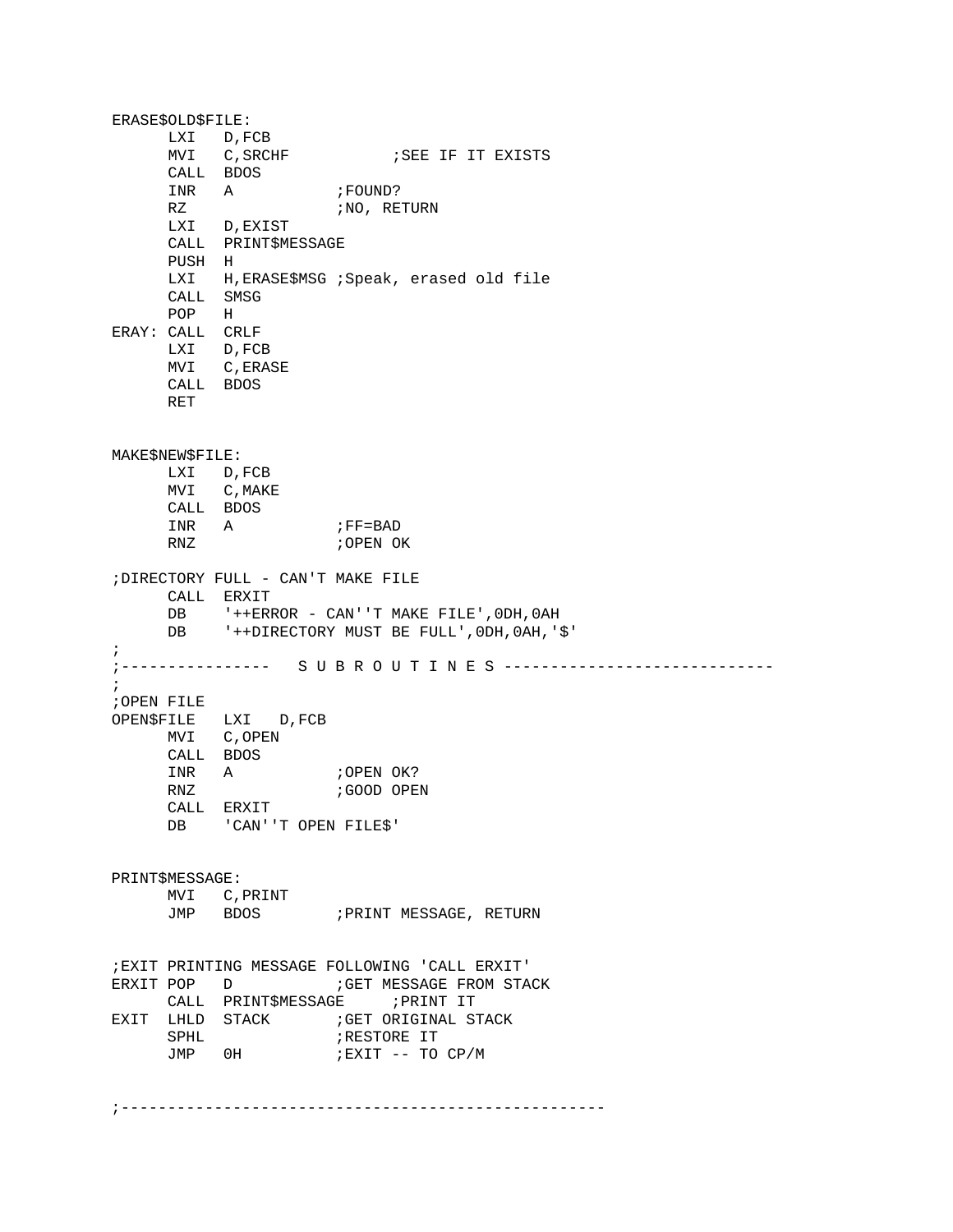; SERIAL PORT GET CHARACTER ROUTINE ;---------------------------------------------------- ; RECV PUSH D ;SAVE MSEC: LXI D,0BBBBH ;1 SEC DCR COUNT MWTI: IN USB\$STATUS\$PORT ANI USB\$RXE<br>JZ MCHAR JZ MCHAR ;GOT CHAR<br>DCR E ;COUNT DOI ;COUNT DOWN<br>;FOR TIMEOUT JNZ MWTI DCR D JNZ MWTI DCR B ;DCR # OF SECONDS JNZ MSEC ;MODEM TIMED OUT RECEIVING<br>POP D ;RESTORE D,E POP D ;RESTORE D,E ; CARRY SHOWS TIMEOUT RET ;GOT MODEM CHAR MCHAR IN USB\$DATA\$PORT POP D<br>PUSH PSW ; CALC CHECKSUM ADD C MOV C,A POP PSW ORA A :TURN OFF CARRY TO SHOW NO TIMEOUT RET ;---------------------------------------------------- ; SERIAL PORT SEND CHARACTER ROUTINE ;---------------------------------------------------- ; SEND PUSH PSW : CHECK IF MONITORING OUTPUT ADD C ; CALC CKSUM MOV C,A SENDW IN USB\$STATUS\$PORT ;Don't worry PC is always fast enough! ANI USB\$TXE<br>JNZ SENDW JNZ SENDW ; GET CHAR OUT USB\$DATA\$PORT RET ;---------------------------------------------------- ; SPEECH PORT, SEND CHARACTER ROUTINE ;---------------------------------------------------- ;<br>SPEAK PUSH PSW ; CHECK IF MONITORING OUTPUT SPEAKW IN SPEECH\$CTL\$PORT ANI SPEECH\$SEND\$MASK CPI SPEECH\$SEND\$READY JNZ SPEAKW ;GET CHAR OUT SPEECH\$DATA\$PORT RET SMSG: MOV A, M : Speak string at [HL] up to '\$' INX H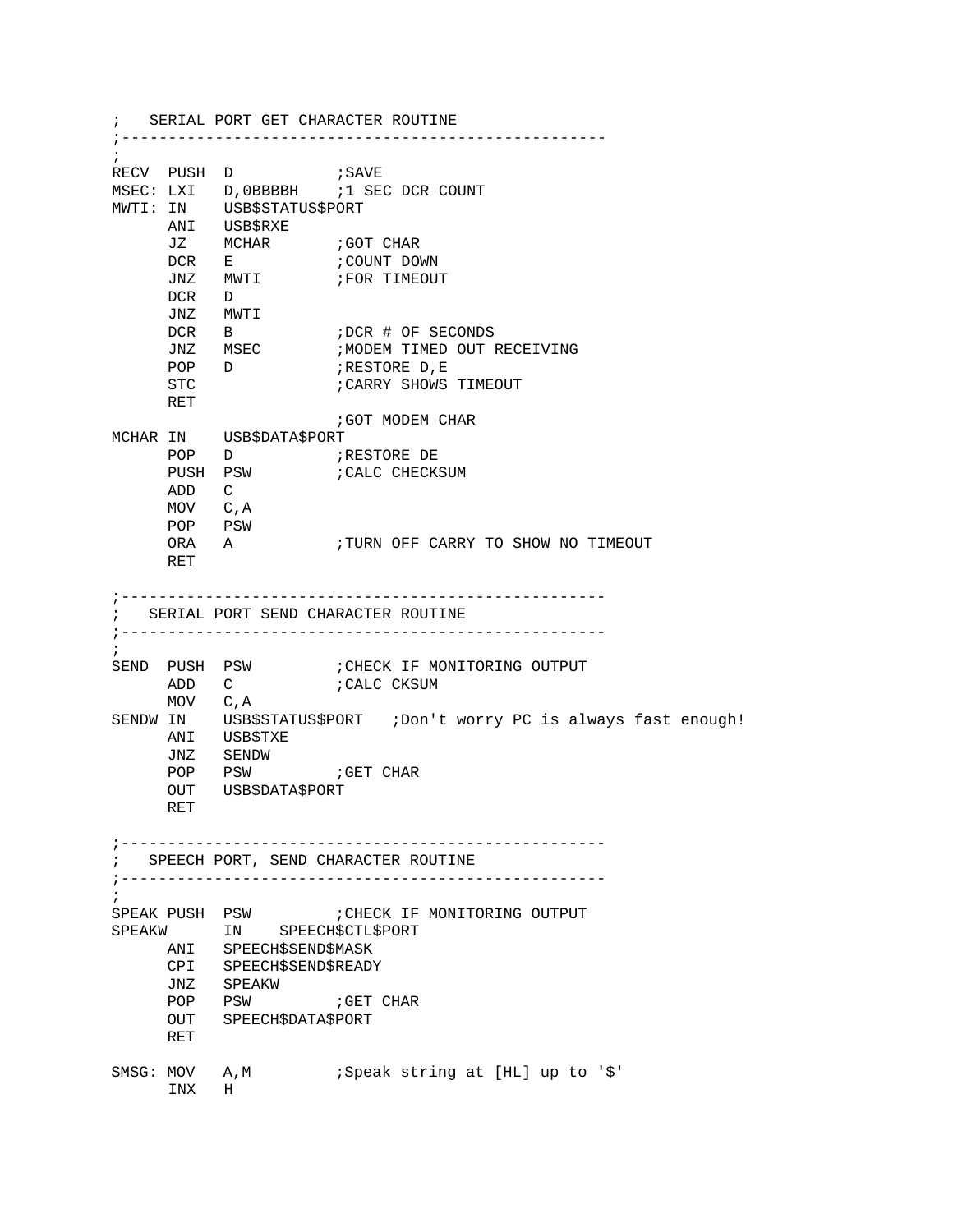CPI CR :Note CR ends string AND initilizes V-Stamp chip to speak JZ DONE\$SP CALL SPEAK JMP SMSG<br>DONESP: CALL CALL SPEAK RET ;PRINT TIMEOUT MESSAGE TOUT LXI D,TOUTM CALL PRINT\$MESSAGE PRINT\$ERRCT: LDA ERRCT<br>CALL HEXO ; FALL INTO CR/LF ; CRLF MVI A,13 CALL TYPE MVI A,10 ; TYPE PUSH PSW PUSH B PUSH D PUSH H MOV E,A MVI C,WRCON CALL BDOS POP H POP D POP B POP PSW RET ; ;HEX OUTPUT HEXO PUSH PSW RAR RAR RAR RAR CALL NIBBL POP PSW NIBBL ANI 0FH CPI 10<br>JC ISN **ISNUM** ADI 7 ISNUM ADI '0' JMP TYPE ;MULTIPLE ERRORS, ASK IF TIME TO QUIT CHECK\$FOR\$QUIT: XRA A ;GET 0 ; RESET ERROR COUNT LXI D,QUITM CALL PRINT\$MESSAGE MVI C,RDCON CALL BDOS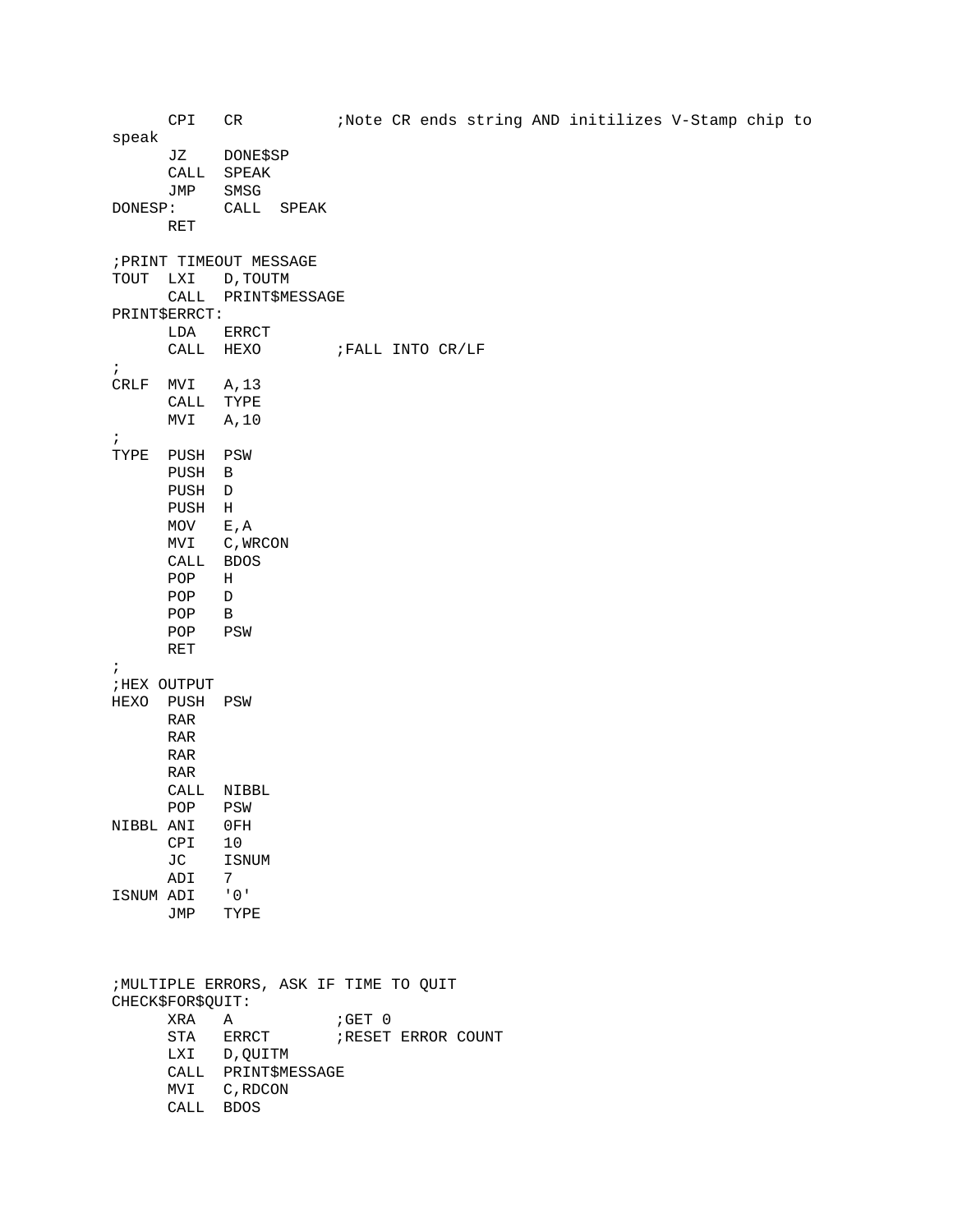PUSH PSW ; SAVE CHAR CALL CRLF POP PSW CPI 'R' ; RETURN IF RETRY CPI 'r' RZ CPI 'Q' ;QUIT? JNZ LCQ ; TURN OFF ZERO FLAG RET LCQ: CPI 'q' JNZ CHECK\$FOR\$QUIT<br>ORA A ;TU ; TURN OFF ZERO FLAG RET ;-------------- FILE READ ROUTINE READ\$SECTOR: LXI D,FCB MVI C,READ CALL BDOS ORA A RZ DCR A ; EOF? JNZ RDERR ;EOF XRA A STA ERRCT LXI D, FSENTM ; FILE SENT MESSAGE CALL PRINT\$MESSAGE SEOT MVI A,EOT CALL SEND<br>MVI B,5 WAIT 5 SEC FOR TIMEOUT CALL RECV<br>JC EOTTOT ; EOT TIMEOUT CPI ACK JZ XFER\$CPLT ;ACK NOT RECIEVED CALL HEXO LXI D,ERR1 CALL PRINT\$MESSAGE EOTERR LDA ERRCT INR A STA ERRCT CPI ERROR\$LIMIT JC SEOT CALL ERXIT DB 'NO ACK RECIEVED ON EOT\$', 10, 13 ;TIMEOUT ON EOT EOTTOT CALL TOUT JMP EOTERR ; ;READ ERROR RDERR CALL ERXIT DB '++FILE READ ERROR\$'